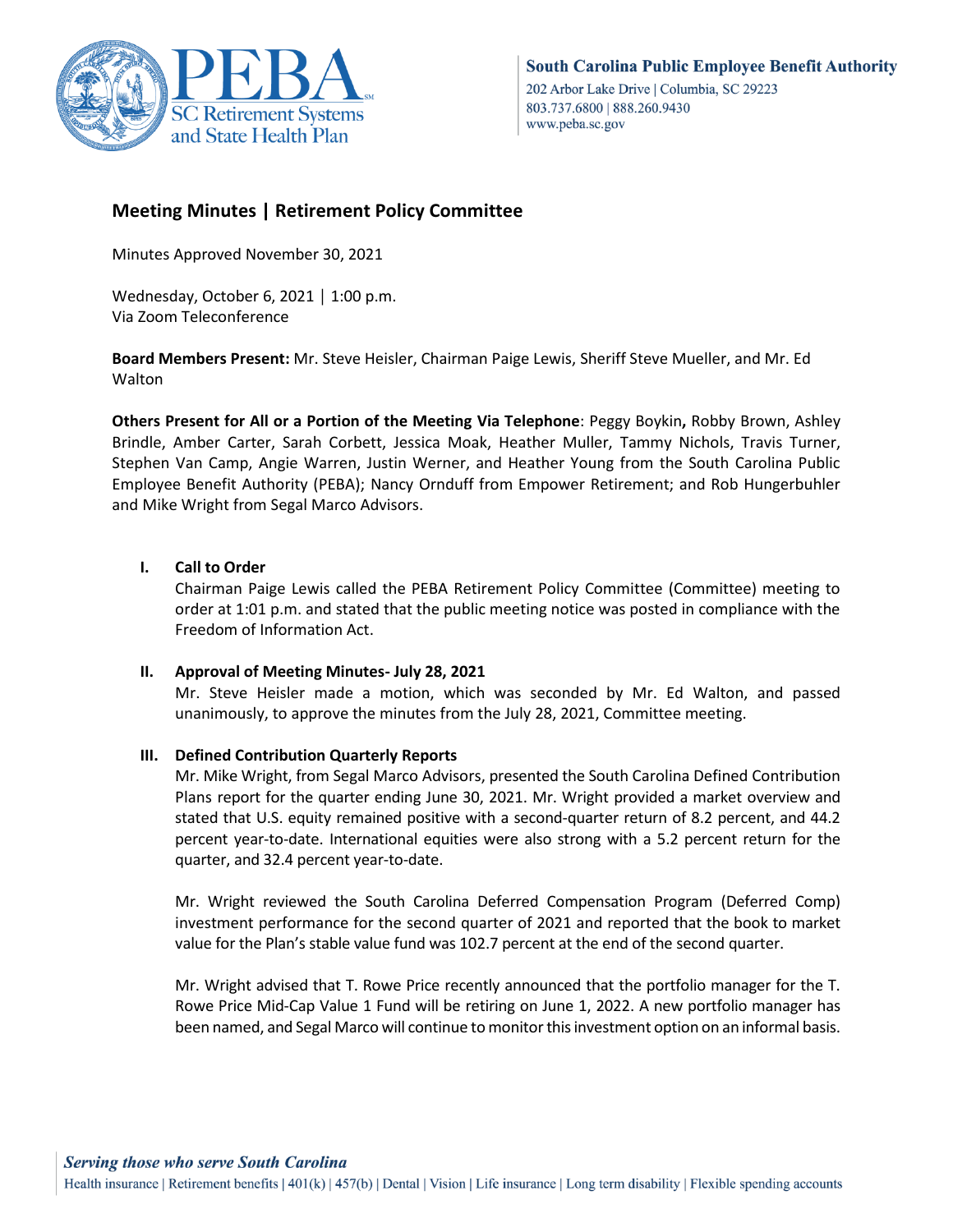Mr. Wright stated that the Hartford Mid Cap fund placed below its index for the three and fiveyear periods and is in the bottom half of its peer group universe. Segal Marco will continue to monitor this investment option on an informal basis.

Mr. Wright reported that the American Beacon Small Cap Value fund placed below its index for the three and five-year periods and is in the bottom half of its peer group universe. Segal Marco will continue to monitor this investment option on an informal basis.

Mr. Wright turned the discussion to the State Optional Retirement Program (State ORP) investment performance for the second quarter of 2021 and advised that under the AIG investment lineup both the Fidelity Emerging Markets Index and the Fidelity International Index placed below their respective index. Segal Marco is reviewing the performance and tracking error of these funds and has placed them on an informal review.

Mr. Wright reported that the American Beacon Small Cap Value fund in the Empower Retirement (formally MassMutual) investment lineup placed below its index for the three and five-year periods and is in the bottom half of its peer group universe. Segal Marco will continue to monitor this investment option on an informal basis.

Mr. Wright stated that the Fidelity Total International Index fund, also on the Empower Retirement investment lineup, placed below its index for the three and five-year periods, and Segal Marco is reviewing the performance and tracking error of the fund and has placed it on an informal review.

Mr. Wright advised that the TIAA Bond Index fund on the TIAA investment lineup placed below its index for the three and five-year periods and is in the bottom half of its peer group universe. Segal Marco will continue to monitor this investment option on an informal basis.

Mr. Wright reported that the TIAA-CREF Lifecycle funds, also on the TIAA investment lineup, have not met expectations, and Segal Marco is reviewing target date funds across all four service providers.

#### **IV. Deferred Compensation Program Plan Summary**

Ms. Nancy Ornduff, from Empower Retirement, presented the second quarter of 2021 Deferred Compensation Program plan activity summary to the Committee. Ms. Ornduff reviewed the plan statistics for the second quarter, including participant accounts; assets; contributions and distributions; rollovers; and participating employers.

Ms. Ornduff concluded her presentation by reviewing retirement plan advisory activity; outreach to participants and employers during the second quarter; and website and call center statistics.

#### **V. Old Business/Director's Report**

Ms. Peggy Boykin, Executive Director, provided the Director's Report, and stated that the South Carolina Retirement System Investment Commission (RSIC), reported fiscal year end returns of 28.6 percent. The value of the fund increased by over eight billion dollars, for a year end market value total of 39 billion dollars. Ms. Boykin added that the significant increase in returns should offset the adverse investment performance from last year, and should mitigate the impact on the unfunded liability of reducing the assumed rate of return from 7.25 percent to 7.00 percent.